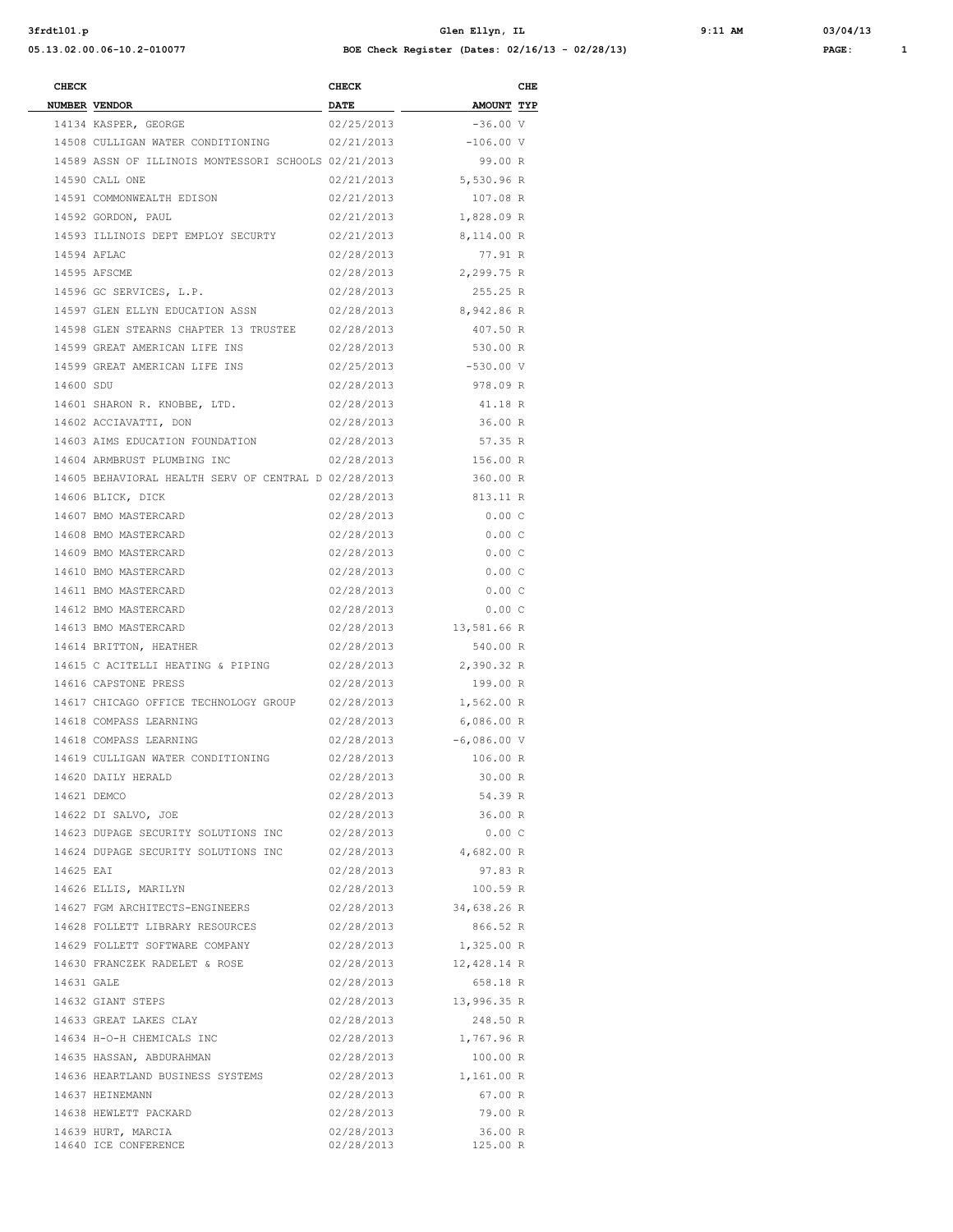**3frdtl01.p Glen Ellyn, IL 9:11 AM 03/04/13 05.13.02.00.06-10.2-010077 BOE Check Register (Dates: 02/16/13 - 02/28/13) PAGE: 2**

| <b>CHECK</b>      |                                                                                             | <b>CHECK</b>             |                         | CHE |
|-------------------|---------------------------------------------------------------------------------------------|--------------------------|-------------------------|-----|
|                   | NUMBER VENDOR                                                                               | <b>DATE</b>              | <b>AMOUNT TYP</b>       |     |
|                   | 14641 ICE MOUNTAIN SPRING WATER                                                             | 02/28/2013               | 688.26 R                |     |
|                   | 14642 KAGAN & GAINES INC                                                                    | 02/28/2013               | 0.00C                   |     |
|                   | 14643 KAGAN & GAINES INC                                                                    | 02/28/2013               | 508.15 R                |     |
|                   | 14644 KONICA MINOLTA PREMIER FINANCE 02/28/2013                                             |                          | 1,242.07 R              |     |
|                   | 14645 LEARNING SOLUTIONS INC                                                                | 02/28/2013               | 5,171.90 R              |     |
|                   | 14646 LISLE COMM UNIT SCHOOL DISTRICT 202 02/28/2013                                        |                          | 90.00 R                 |     |
|                   | 14647 LUSCOMBE MUSIC                                                                        | 02/28/2013               | 42.75 R                 |     |
|                   | 14648 MACGILL & CO, WM V                                                                    | 02/28/2013               | 186.32 R                |     |
|                   | 14649 MENARDS                                                                               | 02/28/2013               | 62.91 R                 |     |
|                   | 14650 METRO PROFESSIONAL PRODUCTS                                                           | 02/28/2013               | 3,686.76 R              |     |
|                   | 14651 MUSIC PRODUCTS INC                                                                    | 02/28/2013               | 280.34 R                |     |
|                   | 14652 OFFICE DEPOT                                                                          | 02/28/2013               | 941.02 R                |     |
|                   | 14653 ORIENTAL TRADING CO                                                                   | 02/28/2013               | 88.50 R                 |     |
|                   | 14654 PALOS SPORTS INC                                                                      | 02/28/2013               | 2,242.70 R              |     |
|                   | 14655 PARK AVE GUITARZ LTD                                                                  | 02/28/2013               | 35.00 R                 |     |
|                   | 14656 PAYNE, DAWN                                                                           | 02/28/2013               | 48.89 R                 |     |
|                   | 14657 PEPPER, J W & SONS                                                                    | 02/28/2013               | 904.92 R                |     |
|                   | 14658 PEPPERS, PAT                                                                          | 02/28/2013               | 36.00 R                 |     |
|                   | 14659 PFAFF, KAREN                                                                          | 02/28/2013               | 110.00 R                |     |
|                   | 14660 PLUS, LLC<br>14661 OUINLAN & FABISH MUSIC                                             | 02/28/2013               | 45.00 R                 |     |
|                   | 14662 ROSCOE CO                                                                             | 02/28/2013<br>02/28/2013 | 1,595.98 R<br>187.24 R  |     |
|                   | 14663 ROSEN PUBLISHING CO                                                                   | 02/28/2013               | 250.00 R                |     |
|                   | 14664 SAM'S CLUB                                                                            | 02/28/2013               | 95.08 R                 |     |
|                   | 14665 SCHOLASTIC INC                                                                        | 02/28/2013               | 3,281.80 R              |     |
|                   | 14666 SCHOOL SPECIALTY                                                                      | 02/28/2013               | 1,409.36 R              |     |
|                   | 14667 SENTINEL TECHNOLOGIES                                                                 | 02/28/2013               | 262.50 R                |     |
|                   | 14668 SIMPLEX TIME RECORDER CO                                                              | 02/28/2013               | 771.75 R                |     |
|                   | 14669 SKYWARD INC                                                                           | 02/28/2013               | 1,038.80 R              |     |
|                   | 14670 STAPLES ADVANTAGE                                                                     | 02/28/2013               | 314.60 R                |     |
|                   | 14671 STUDENTS TO, INC                                                                      | 02/28/2013               | 1,000.00 R              |     |
|                   | 14672 TIGERDIRECT.COM                                                                       | 02/28/2013               | 5,806.52 R              |     |
|                   | 14673 TREETOP PUBLISHING                                                                    | 02/28/2013               | 95.75 R                 |     |
|                   | 14674 1 TO 1 TUTOR                                                                          | 02/28/2013               | 172.38 R                |     |
|                   | 14675 UCP/INFINITEC SOUTHWEST                                                               | 02/28/2013               | 35.00 R                 |     |
|                   | 14676 UNITED RADIO COMMUNICATIONS                                                           | 02/28/2013               | 176.00 R                |     |
|                   | 14677 UNITED STATES POSTAL SERVICE 02/28/2013                                               |                          | 200.00 S                |     |
|                   | 14678 UNITED STATES POSTAL SERVICE 02/28/2013                                               |                          | 200.00 S                |     |
|                   | 14679 VAZQUEZ, JENNIFER                                                                     | 02/28/2013               | 37.32 R                 |     |
|                   | 14680 VILLA PARK OFFICE EQUIP INC                                                           | 02/28/2013               | 871.00 R                |     |
|                   | 14681 WINESBURG, RAY                                                                        | 02/28/2013               | 120.00 R                |     |
|                   | 14682 ZEYNALOVA, LALA                                                                       | 02/28/2013               | 33.15 R                 |     |
|                   | 14683 COMPASS LEARNING                                                                      | 02/28/2013               | 6,050.00 R              |     |
|                   | 14684 KASPER, GEORGE                                                                        | 02/28/2013               | 36.00 R                 |     |
|                   | 201200305 AXA EQUITABLE LIFE INS CO                                                         | 02/28/2013               | 2,816.00 W              |     |
|                   | 201200306 CERIDIAN BENEFITS SVCS                                                            | 02/28/2013               | 4,828.44 W              |     |
|                   | 201200307 ILL MUNICIPAL RETIREMENT FUND 02/15/2013                                          |                          | 66,108.33 W             |     |
|                   | 201200308 ILLINOIS DEPT OF REVENUE                                                          | 02/15/2013               | 47,171.62 W             |     |
|                   | 201200309 INTERNAL REV SERVICE                                                              | 02/15/2013               | 182,642.99 W            |     |
| 201200310 T H I S |                                                                                             | 02/28/2013               | 15,186.31 W             |     |
|                   | 201200311 TEACHERS RETIREMENT SYSTEM                                                        | 02/28/2013               | 96,208.31 W             |     |
|                   | 201200312 V A L I C                                                                         | 02/28/2013               | 966.00 W                |     |
|                   | 201200313 CPI QUALIFIED PLAN CONSULTANTS INC 02/28/2013                                     |                          | 33,679.08 W             |     |
|                   | 201200313 CPI QUALIFIED PLAN CONSULTANTS INC 02/25/2013                                     |                          | -33,679.08 V            |     |
|                   | 201200314 CPI QUALIFIED PLAN CONSULTANTS INC 02/28/2013<br>201200315 RELIANCE STANDARD LIFE | 02/26/2013               | 34,209.08 W<br>354.43 W |     |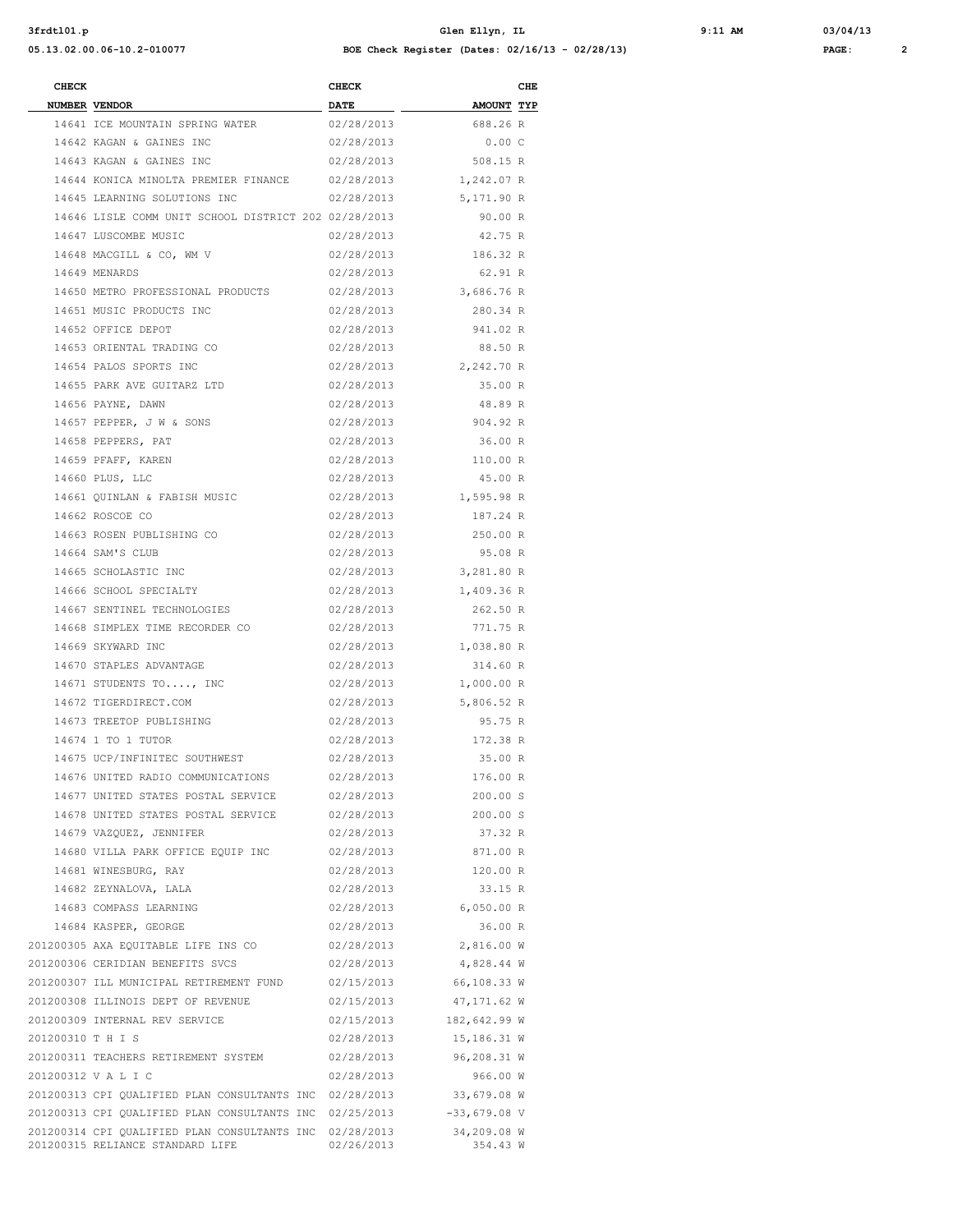| <b>CHECK</b>            | <b>CHECK</b> | CHE        |  |
|-------------------------|--------------|------------|--|
| <b>VENDOR</b><br>NUMBER | <b>DATE</b>  | AMOUNT TYP |  |

Totals for checks 611,782.06